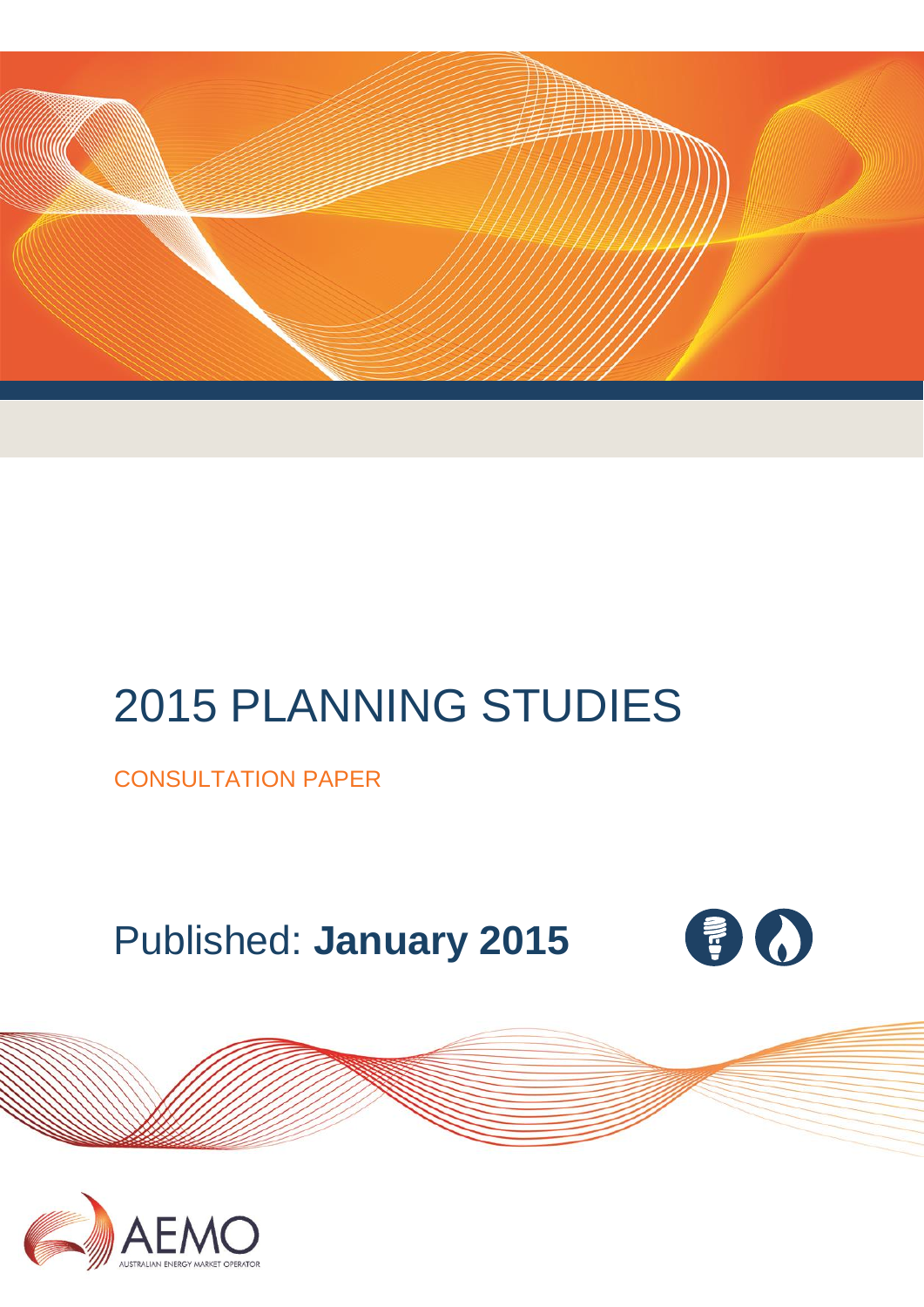



# IMPORTANT NOTICE

## **Purpose**

AEMO has prepared this document to seek feedback on the preparation of the 2015 National Transmission Network Development Plan (NTNDP). This document has been prepared by AEMO as required by rule 5.20.1 of the National Electricity Rules.

# **Disclaimer**

This document or the information in it may be subsequently updated or amended. This document does not constitute legal or business advice, and should not be relied on as a substitute for obtaining detailed advice about the National Electricity Law, the National Electricity Rules, or any other applicable laws, procedures or policies. AEMO has made every effort to ensure the quality of the information in this document but cannot guarantee its accuracy or completeness.

Accordingly, to the maximum extent permitted by law, AEMO and its officers, employees and consultants involved in the preparation of this document:

- make no representation or warranty, express or implied, as to the currency, accuracy, reliability or completeness of the information in this document; and
- are not liable (whether by reason of negligence or otherwise) for any statements or representations in this document, or any omissions from it, or for any use or reliance on the information in it.

© 2015. The material in this publication may be used in accordance with the copyright [permissions](http://www.aemo.com.au/en/About-AEMO/Copyright-Permissions) on AEMO's website.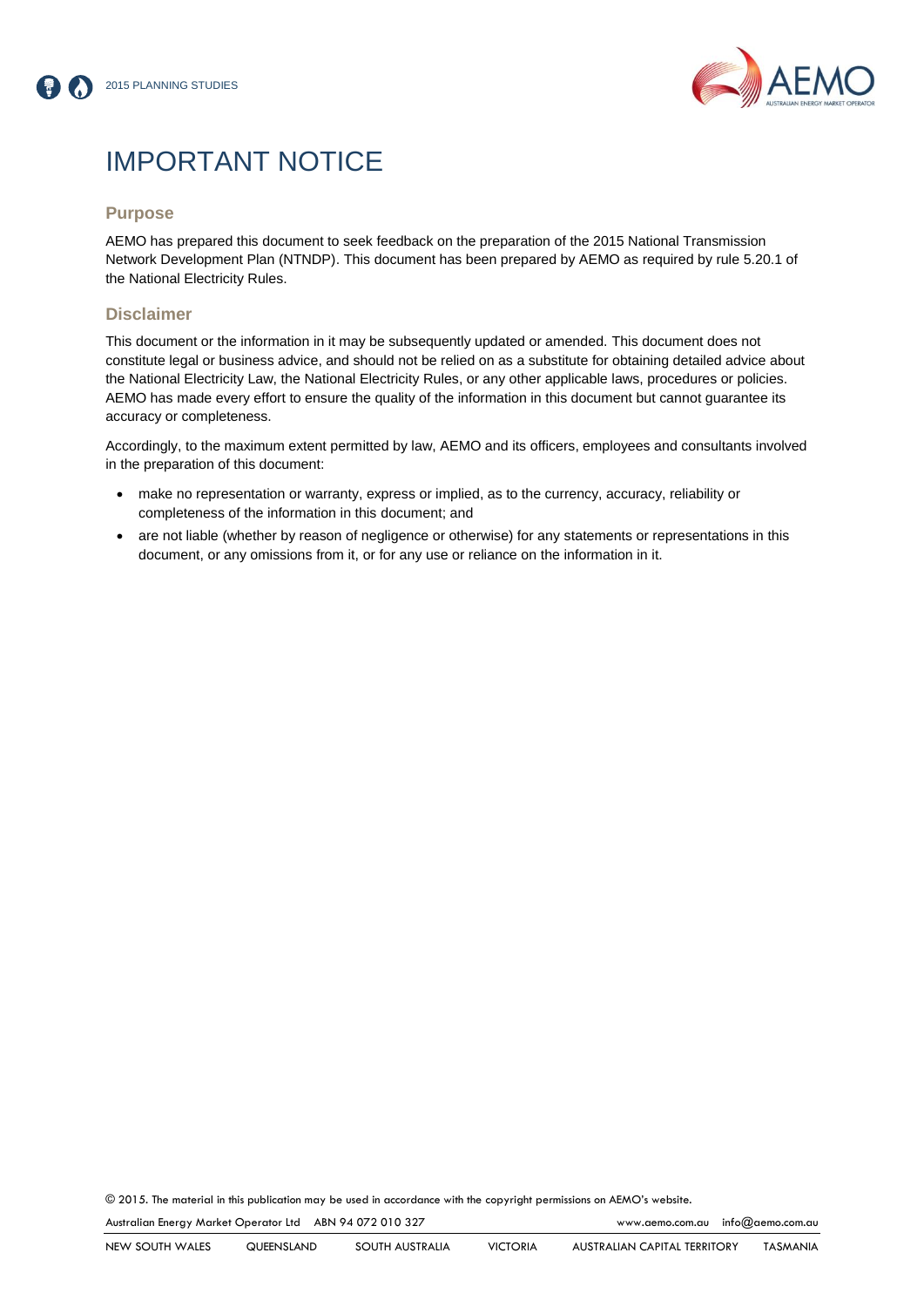



# **CONTENTS**

| <b>EXECUTIVE SUMMARY</b> |  |
|--------------------------|--|
|                          |  |

| Improve wind farm modelling                                | 5 |
|------------------------------------------------------------|---|
| Improve the methodology for modelling renewable generation | 5 |
| Revise the methodology for modelling plant retirements     | 5 |
| Improve modelling accuracy for long term expansion plans   | 6 |
| Scope for the 2015 NTNDP                                   | 6 |
| <b>INPUT ASSUMPTIONS</b>                                   |   |
| Summary of AEMO's 2015 consultation topics                 | 8 |
| Supporting information                                     | 8 |
|                                                            |   |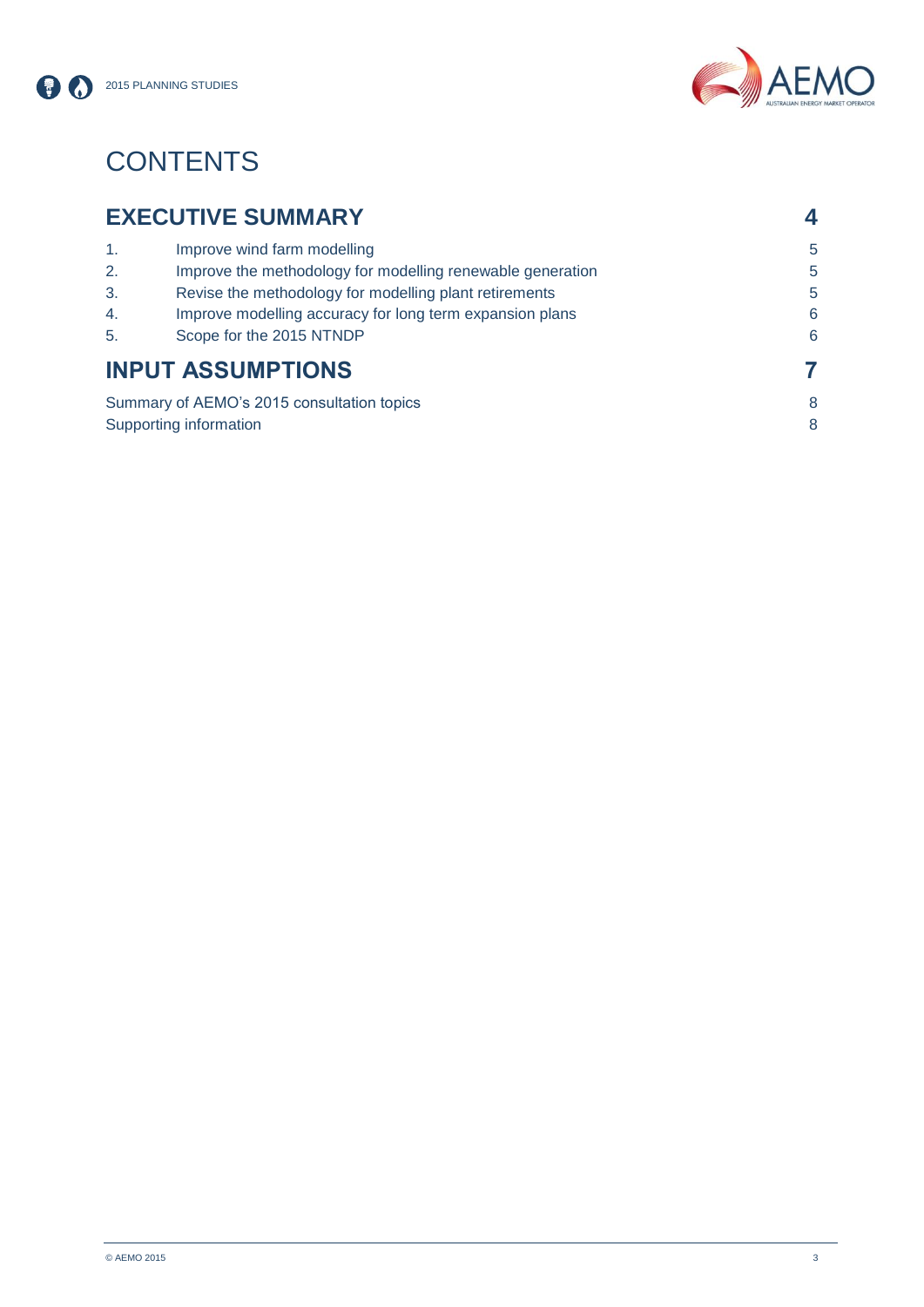

# EXECUTIVE SUMMARY

The Australian Energy Market Operator (AEMO) welcomes feedback from stakeholders on AEMO's initiatives to improve the 2015 National Transmission Network Development Plan (NTNDP).

AEMO is keen to continually improve its suite of planning publications to better meet stakeholder needs. AEMO respects the expertise of its stakeholders and values all feedback, which is critical in guiding meaningful progress. AEMO is committed to ensuring the NTNDP remains a transparent and valuable information resource that represents a holistic view of the south-eastern Australian electricity transmission network.

This paper details AEMO's proposed planning study assumptions for the 2015 NTNDP, and outlines the issues AEMO intends to address in 2015.

AEMO welcomes stakeholder feedback on the following key aspects of the 2015 NTNDP:

 **Revise the methodology for modelling plant retirements by updating cost data and reviewing alternative modelling approaches.**

AEMO's ability to model generator retirements in the long term expansion plans is currently limited due to incomplete cost data associated with plant retirements. Stakeholders are invited to comment on AEMO's proposal to revise the cost data and treatment of generator retirements. In particular, AEMO is looking for comments on the appropriateness of using the current retirement/rehabilitation cost assumptions.

 **Improve the methodology for modelling renewable generation by considering alternative approaches to least-cost expansion.**

The long term expansion plans are currently modelled using short run marginal costs for all generators. AEMO considers that this assumption may bias against renewable generation expansion, favouring instead Large-scale Renewable Energy Target (LRET) non-compliance. AEMO invites stakeholders to comment on alternative approaches to modelling renewable generation.

**Review the scope for 2015 NTNDP by considering relevant sensitivities to the planning scenarios.**

The 2015 NTNDP will use scenario definitions developed by the 2014 scenarios working group. AEMO may need to consider additional sensitivity studies including studies to model any carbon abatement policy changes. Stakeholders are invited to comment on AEMO's proposed scope for NTNDP scenario considerations.

Consultation in the NTNDP planning phase is a Rules requirement, but this does not detract from AEMO's sincerity in welcoming input. Stakeholders who have any additional suggestions on ways AEMO can improve its 2015 NTNDP, other than the topics outlined in this document, should also include these ideas in submissions.

Feedback is requested by Friday 27 March 2015.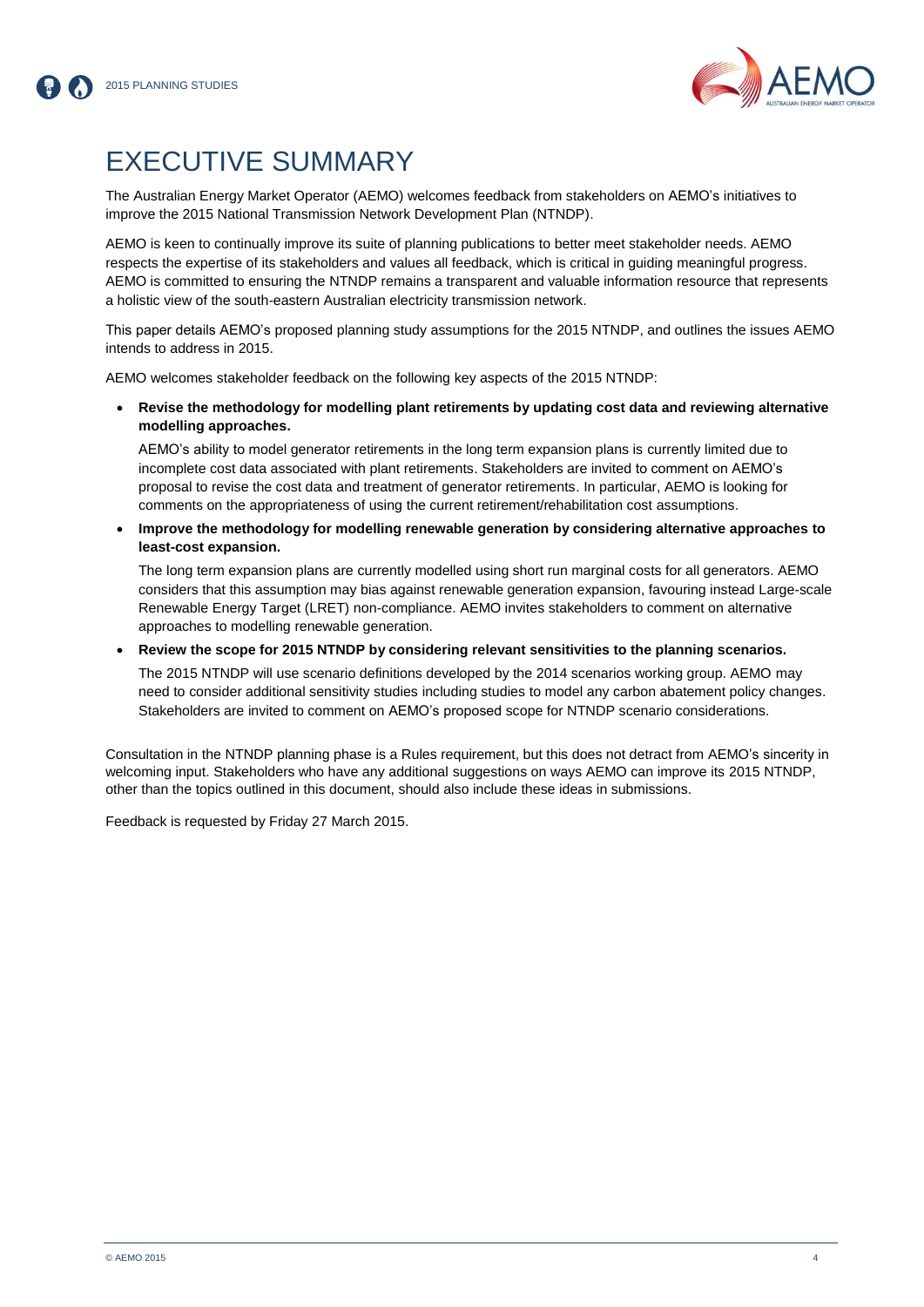

# **1. Improve the methodology for modelling renewable generation**

# **PLEASE CONSIDER:**

 **Using the required least-cost model, how can we best model renewable generation expansion, considering the LRET?**

AEMO proposes to review the methodology for modelling renewable generation in the long term generation expansion plans.

AEMO's current model simulates generation price bids according to the plant's short-run marginal cost (SRMC), which is the total additional cost over a short time period for a small change in output.

In the model, SRMC is a combination of variable operating costs, fuel costs and any emissions costs. SRMC does not take into account the capital liability position of any existing generator, nor any opportunity to make additional returns. It represents a perfectly competitive outcome maximising dynamic, productive and allocative efficiencies in the National Electricity Market (NEM).

Decisions to build new generation in the model are based on minimising both the investment costs and production costs for the NEM, subject to meeting the reliability requirements. New generation price bids are also based on the generator's SRMC, but any decision to build the unit considers both the capital expenditure and production cost.

The least cost modelling approach (based on SRMC bidding) maximises the NEM's efficiency, but it underestimates the generator revenue earned from the energy market. This potentially delays pre-emptive new generation being added to the market and it makes modelling renewable energy particularly challenging as these constitute a large proportion of likely new entrants in the short- and medium term. .

The large-scale generation certificate (LGC) market provides the financial incentive for renewable generation to be developed to meet the Large-Scale Renewable Energy Target (LRET). Renewable generators receive revenue from the NEM, but this is usually insufficient to cover the generators' fixed costs, including capital costs. This revenue shortfall is met by selling LGCs, with the price of the certificate typically representing the difference between the generator's long-run marginal cost (LRMC) and the average annual electricity price received.

However, the price of an LGC is capped by the LRET penalty price. If the revenue earned from the electricity market is too low, the renewable generator will not be able to recover all its investment costs, even with the LGC price set at its cap.

While this is a market reality, the least-cost modelling approach underestimates the NEM price received (due to SRMC bidding) and therefore overestimates the LGC price needed for the renewable generator to be economically viable. Consequently, the least-cost model has the potential to over-estimate LRET non-compliance which occurs when the required LGC price is in excess of the LRET penalty price.

This limitation may be overcome by either:

- Estimating the level of LRET non-compliance outside the long term model, based on some assessment of the actual profitability of renewable generators; or
- Making some notional adjustment to either the cost of renewable generation, or the LRET penalty price within the model, to represent the expected premium above SRMC pricing that would be earned by renewable generators in the NEM.

AEMO invites stakeholders to suggest alternative approaches to modelling renewable generation taking the LRET scheme into account.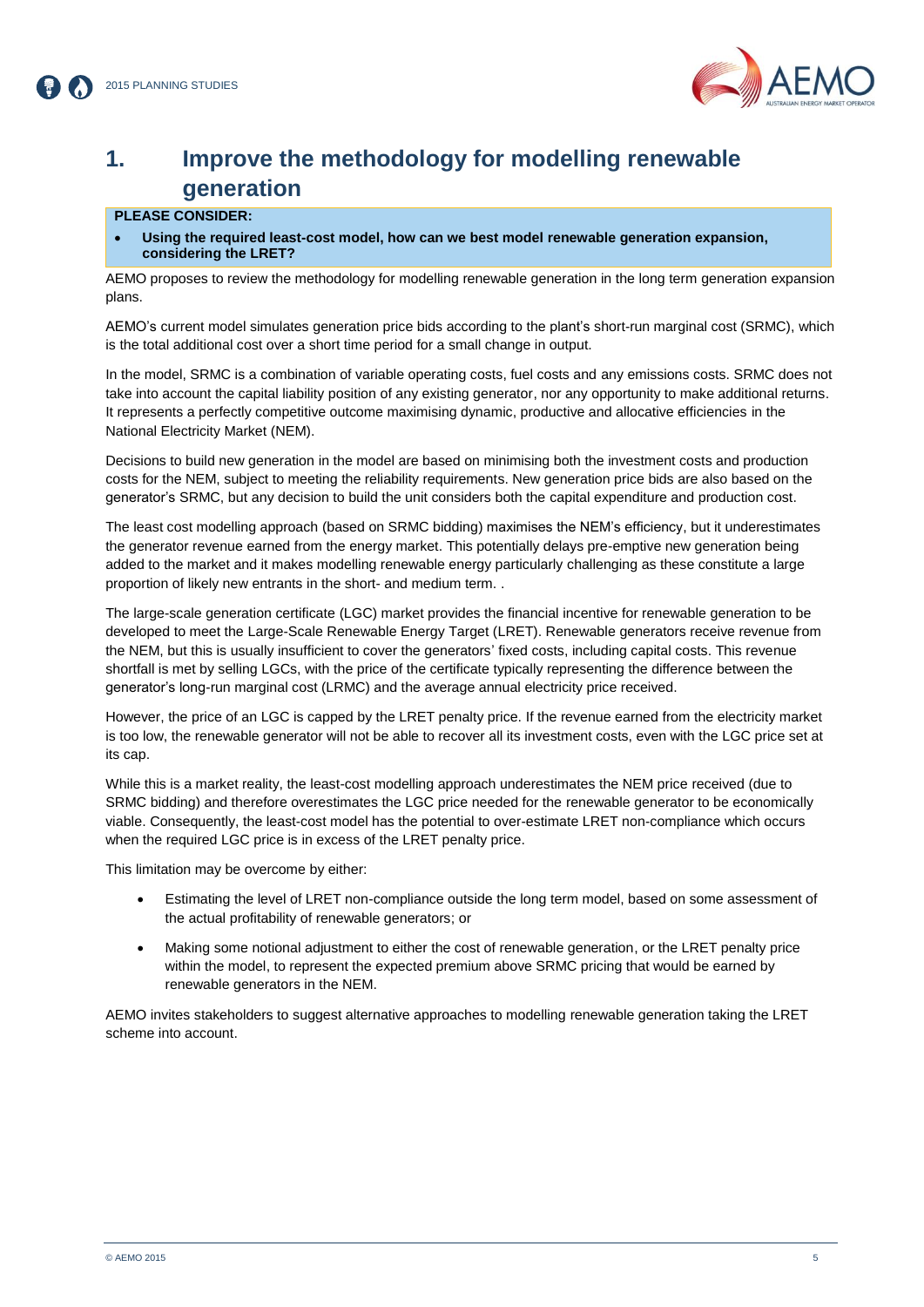

# **2. Revise the methodology for modelling plant retirements**

## **PLEASE CONSIDER:**

- **Should AEMO consider using a profitability model for long term generation expansion?**
- **What time frame would you suggest for applying the profitability model?**

AEMO proposes to review the cost assumptions for plant retirements.

As part of the 2014 fuel and technology cost review, AEMO obtained costs for generator plant retirement. These include the costs of end-of-life plant remediation and site rehabilitation. These costs are plant and technology specific. As described in point 1, SRMC bidding may underestimate electricity market prices and therefore not provide signals for building new generation for purposes other than meeting the minimum reserve levels. This could lead to retirements being delayed or not occurring.

AEMO is considering using a profitability model to help inform investment and retirement decisions in the first part of the analysis period (for example, the first 5 to 10 years). This model would be used purely to fine tune the least cost model. This could be done as a sensitivity to the least cost model outcomes.

AEMO invites stakeholders to comment on the appropriateness of using a profitability model to inform generation investment and retirements for the NTNDP, and the ideal time frame for its application.

# **3. Scope for the 2015 NTNDP**

#### **PLEASE CONSIDER:**

 **Are there any other material issues or topics that you believe should be considered for the NTNDP?**

The renewable energy integration, energy storage and rapid advancements in technologies are changing the electric power industry. AEMO will continue to investigate the future challenges and opportunities for efficient investment, efficient operation and use of electricity services for the long term interests of consumers of electricity.

During 2015, AEMO will consult with stakeholders to identify the most relevant issues, and to develop key themes for the 2015 NTNDP.

In the 2015 NTNDP, AEMO will use the scenario definitions developed in 2014 by the scenarios working group. AEMO may consider additional sensitivities and further explore findings of the 2014 NTNDP, given developments in the regulatory framework.

Once AEMO has received suggestions for changes to input assumptions and modelling methodology, and other stakeholder responses to this consultation, AEMO will review and finalise the 2015 NTNDP modelling scope. AEMO will consider the transmission network service providers' most recent annual planning reports when preparing the 2015 NTNDP.

The 2015 NTNDP will assess the following:

- The need for transmission network augmentations (including timing and options) to meet forecast electricity consumption, as triggered by the connection of specific large demand connections, or based on delivering positive net market benefits.
- The need for augmentations to the shared transmission network, to support new transmission connections.
- Major asset replacement projects, commenting on the ongoing need for network capability for the asset being replaced as well as the capacity of the new asset. The outlooks will not comment on replacement drivers or the current asset conditions.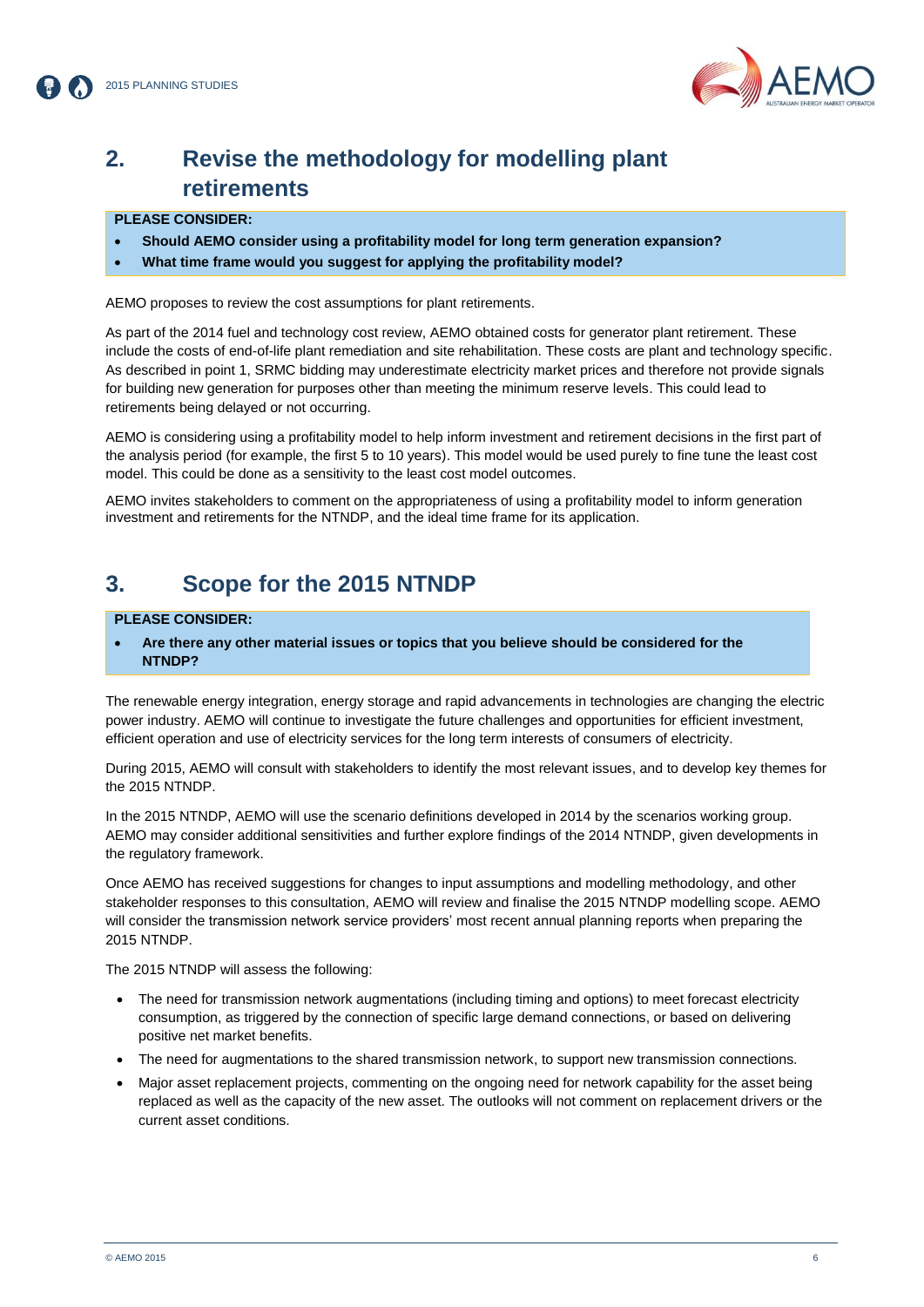



 The adequacy of current Network Support and Control Ancillary Services (NSCAS), identifying any gaps in ability to maintain power system security and reliability of supply for the transmission network, in accordance with power system security and reliability standards.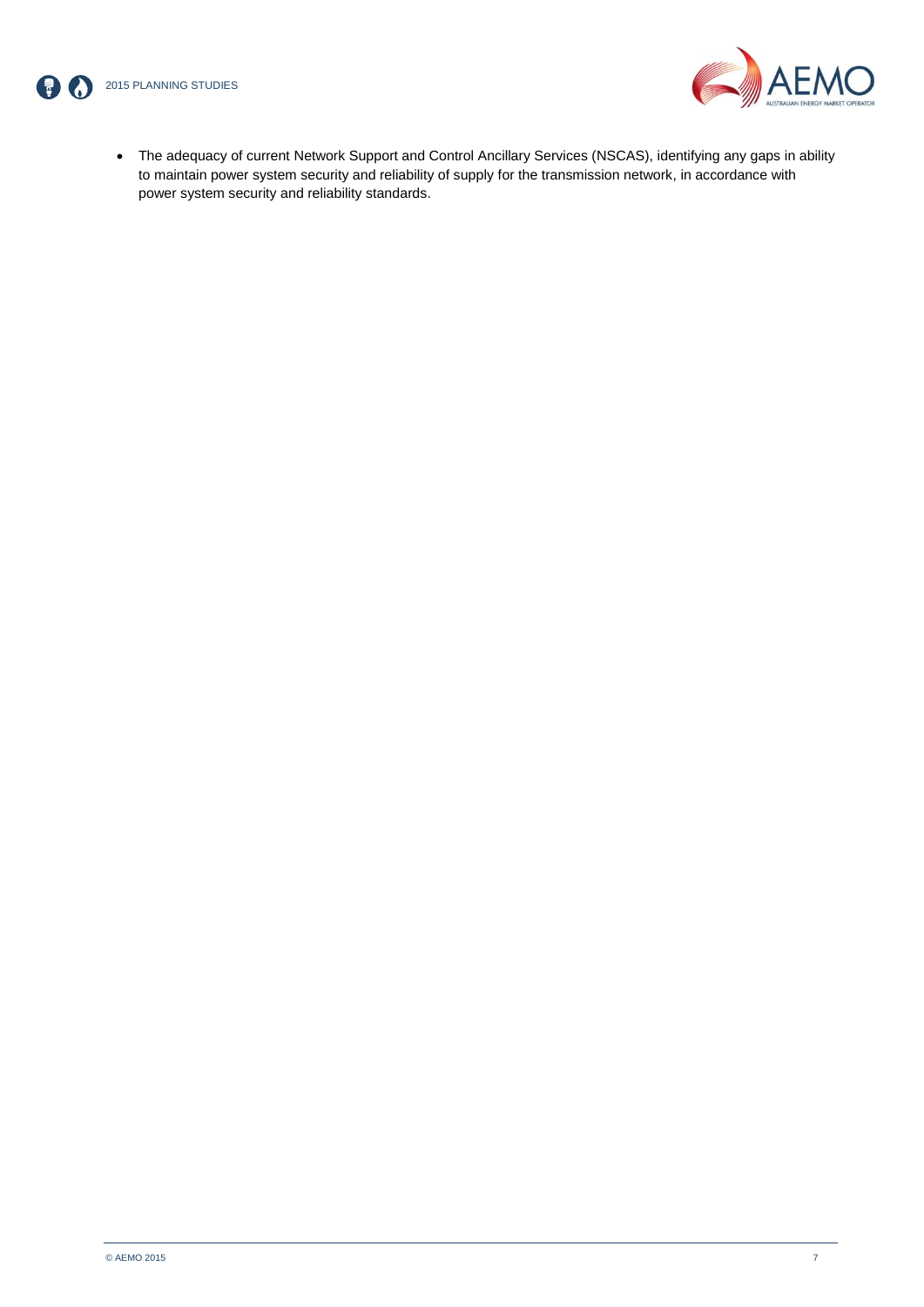

# INPUT ASSUMPTIONS

## **PLEASE CONSIDER:**

 **Are there additional sensitivities that can be considered in our assumptions for the 2015 NTNDP studies?**

The input data files for existing and future generation, interconnector capability, demand forecasts and fuel and technology costs are available on the AEMO website under the Planning Assumptions<sup>1</sup>. These files will be updated as required, to reflect the latest economic data to be used for the 2015 NTNDP.

#### **Scenarios**

The 2015 NTNDP studies will be based on scenario definitions as developed in 2014 by the scenario definitions working group. AEMO may consider additional sensitivities studies to reflect the impact of regulatory or technology changes.

#### **Forecasts**

The 2015 NTNDP will use the 2015 National Electricity Forecast Report (NEFR) forecast for electricity consumption and maximum demand. Additional sensitivities may be considered.

#### **Generation**

The 2015 NTNDP will consider the existing generation capacity in the NEM as per the generator information pages, including partial availability and publicly announced retirements. New generation capacity will be based on the committed generation projects listed on AEMO's generation information page. 2

#### **Renewable energy target and carbon price**

The legislated Federal renewable energy target will be applied in the capacity expansion model. The model will select the most efficient expansion from existing capacity, new generation and LRET penalty as legislated. Excess largescale generation certificates (LGCs) will be banked over a period of six years.

The 2015 NTNDP studies will incorporate carbon price projections developed for the 2014 scenario definitions, with the initial value of zero until 2020.

Additional scenarios may be considered closer to the time that the 2015 NTNDP is prepared..

#### **Fuel and technology costs**

The 2015 NTNDP will use the fuel and technology costs data for both existing and new generation as provided by ACIL Allen in 2014. Any updates to the costs assumptions that are considered necessary by AEMO, will be published on the AEMO website under the Planning Assumptions<sup>3</sup> and incorporated in the modelling.

#### **Transmission network**

The model will incorporate existing and planned regional transmission network capability as advised by the transmission network service providers for New South Wales, Queensland, South Australia and Tasmania, and AEMO's Victorian planning team.

l

<sup>1</sup> http://www.aemo.com.au/Electricity/Planning/Related-Information/Planning-Assumptions

<sup>2</sup> http://www.aemo.com.au/Electricity/Planning/Related-Information/Generation-Information

<sup>3</sup> http://www.aemo.com.au/Electricity/Planning/Related-Information/Planning-Assumptions